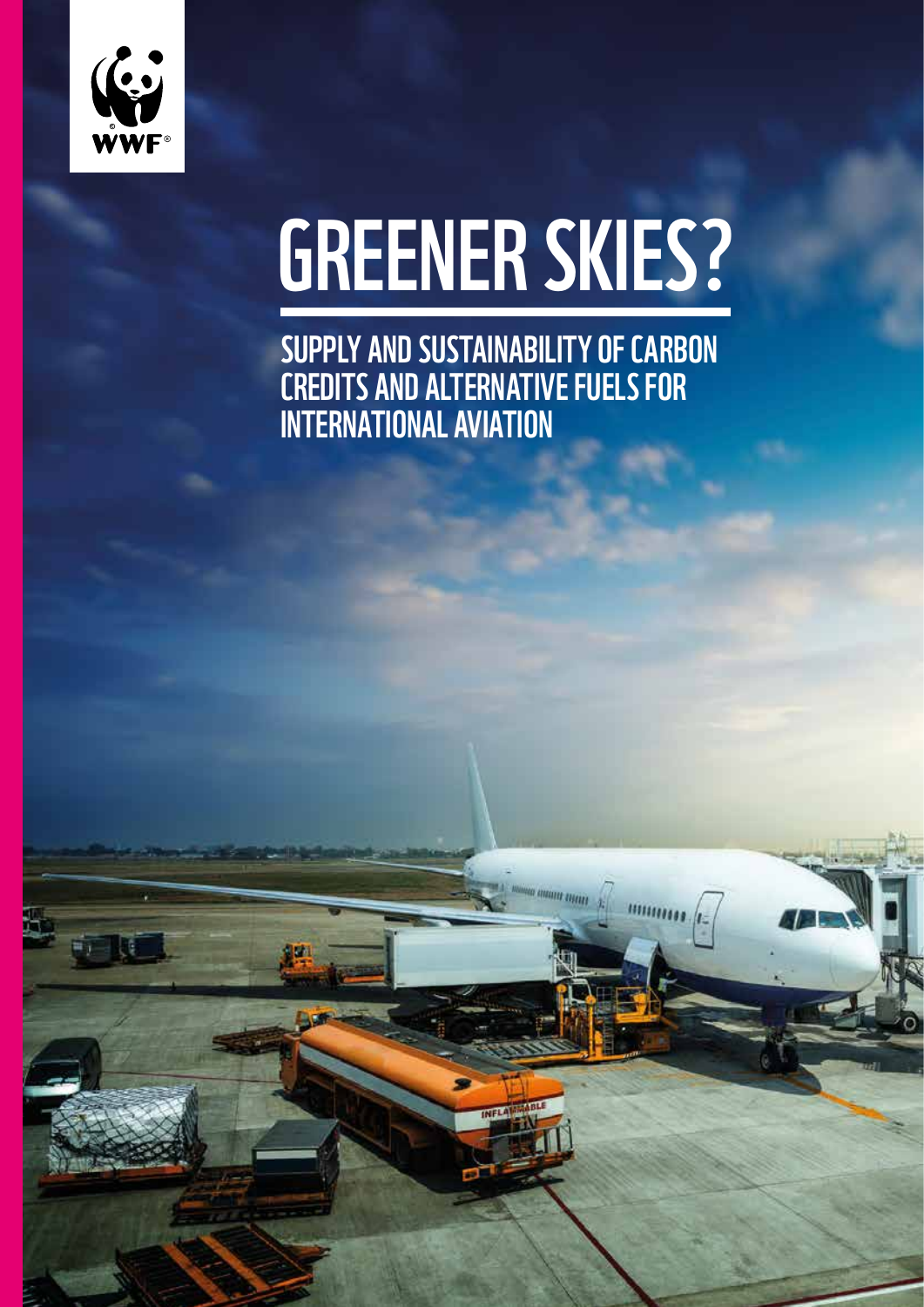In February 2016 WWF-UK commissioned a study from the Stockholm Environment Institute (SEI) into the supply and sustainability of carbon credits and alternative fuels for international aviation. The temporal scope of the study is 2020-2035, which is the expected first term of the global market-based measure (MBM) to address carbon emissions from international aviation under development in the International Civil Aviation Organization (ICAO). In this booklet, WWF-UK summarises the key conclusions of the SEI research, and presents additional context and recommendations for policymakers and airlines.

The full report is available for download on the WWF website at: www.wwf.org.uk/aviation2016

For more information about WWF-UK's work on international aviation and climate change, please contact:

James Beard, Climate & Energy Specialist, WWF-UK jbeard@wwf.org.uk  $+44$  (0)1483 412 382

We would like to thank the SEI team who carried out the research and provided helpful feedback on this summary report: Rob Bailis, Derik Broekhoff and Carrie Lee.

We also thank the following contributors and reviewers for their extremely valuable input into the research and the production of this summary report:

- WWF: Jacqueline Dragon, Bernadette Fischler, Ruth Fuller, Patrick Hoftsetter, Mark Lutes, Emma Pinchbeck, Brad Schallert, Arjette Stevens, Sam van den Plas, Jenny Walther-Thoss, Naoyuki Yamagishi
- Carbon Market Watch: Kelsey Perlman
- Environmental Defense Fund: Pamela Campos, Annie Petsonk, Pedro Piris-Cabezas
- Gold Standard: Owen Hewlett, Sarah Leugers, Pieter van Midwoud
- RSB: Andrina Beaumond, Helena Kennedy, Elena Schmidt
- Transport & Environment: Carlos Calvo Ambel, Andrew Murphy

Design: madenoise.com

Published June 2016 by WWF-UK. Any reproduction in full or in part of this publication must mention the title and credit WWF-UK as the copyright owner. © 2016 WWF-UK. All rights reserved. External contributors and reviewers are not responsible for the views expressed in this publication.

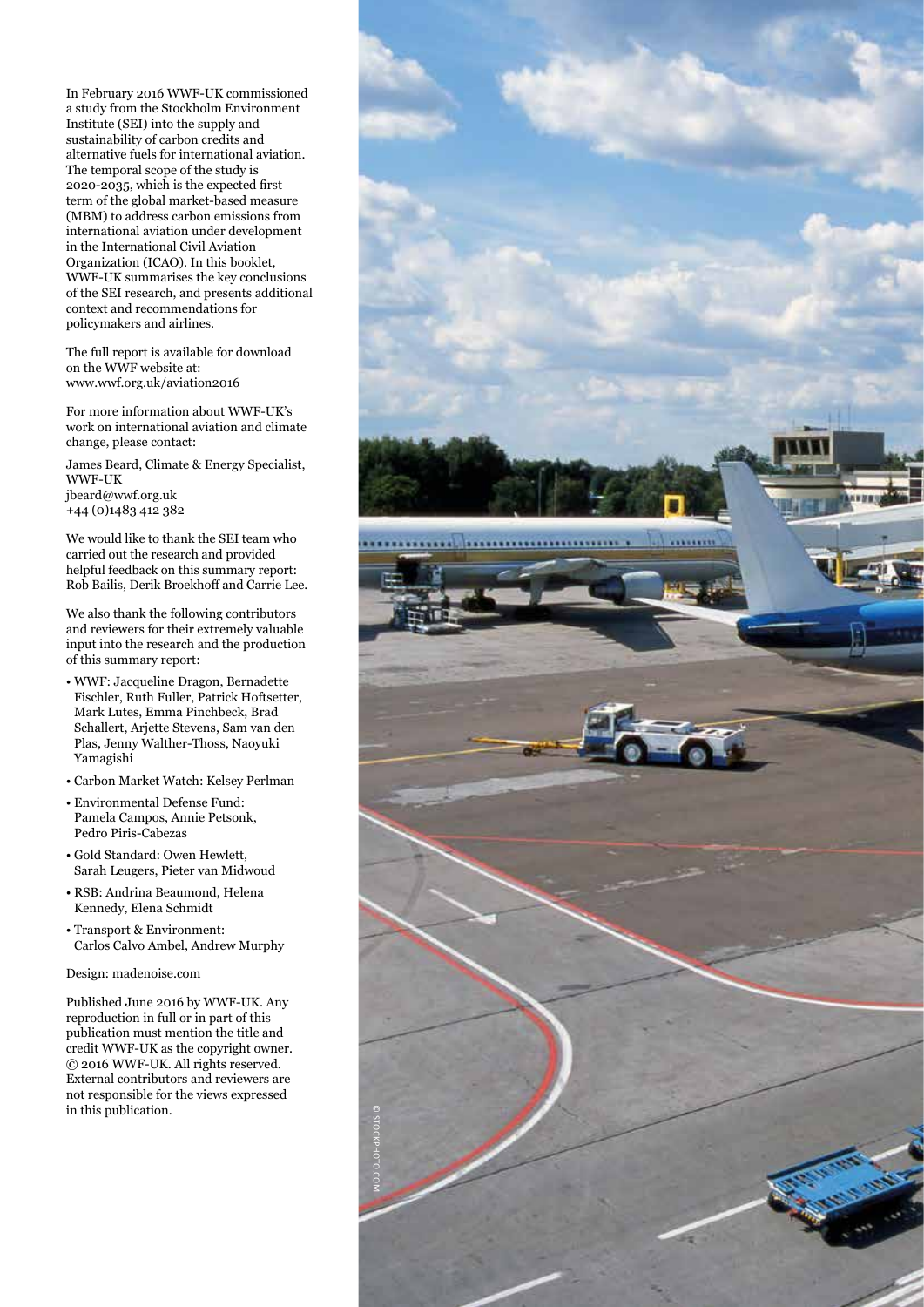

### **FOREWORD**

The global transition to a low-carbon economy is gathering unstoppable momentum. More than 20 countries have managed simultaneously to grow their economies and reduce their carbon emissions since the turn of the century. But aviation has been left behind on this journey. As passenger numbers keep growing, so are the sector's emissions. Building better planes and flying them more efficiently is critical, but will only slow, not reverse, growing aviation emissions.

The most effective way to reduce aviation emissions is to realise the productivity benefits of ever-improving communications technology and high speed rail. At WWF we only fly when we have to, and we offset all our emissions. Offsetting is controversial, however, for two main reasons.

Firstly, offsetting should only be a last resort after making all efforts to avoid emissions, as a tonne of CO2 avoided is always better than a ton offset. Secondly, as this research shows, some offsets don't actually deliver emissions reductions, while others can be detrimental to people and nature.

The same is true for alternative fuels. Taking land use change fully into account means that some crop-based biofuels can actually increase emissions, while also posing risks to habitats and food security.

This autumn's Assembly of the UN International Civil Aviation Organization (ICAO) will decide key features of a global offset scheme for international flights, to flatline the sector's CO2 at 2020 levels. The main conclusion of this research is that there are plenty of good carbon credits and alternative fuels available to achieve, and exceed, ICAO's 2020 target, and no need at all to use poor quality credits or fuels.

We urge ICAO, at its 2016 Assembly, to make it clear that offsets and biofuels must **generate real emissions reductions and support sustainable development.**

ICAO's rules on offsets and biofuels will test its commitment to climate action and sustainable development. ICAO must also set in train a process to strengthen its emissions target over time.

To help ICAO make these decisions, we encourage airlines to make their own commitments to high quality carbon credits and sustainable biofuels, and to going beyond the minimum level of ambition of the 2020 goal.

It's time for ICAO to set aviation onto a sustainable flightpath, one that is aligned to the two historic global agreements of 2015: the Paris Agreement on climate change and the 2030 Agenda for Sustainable Development.

David Dunter



**David Nussbaum, Chief Executive, WWF-UK**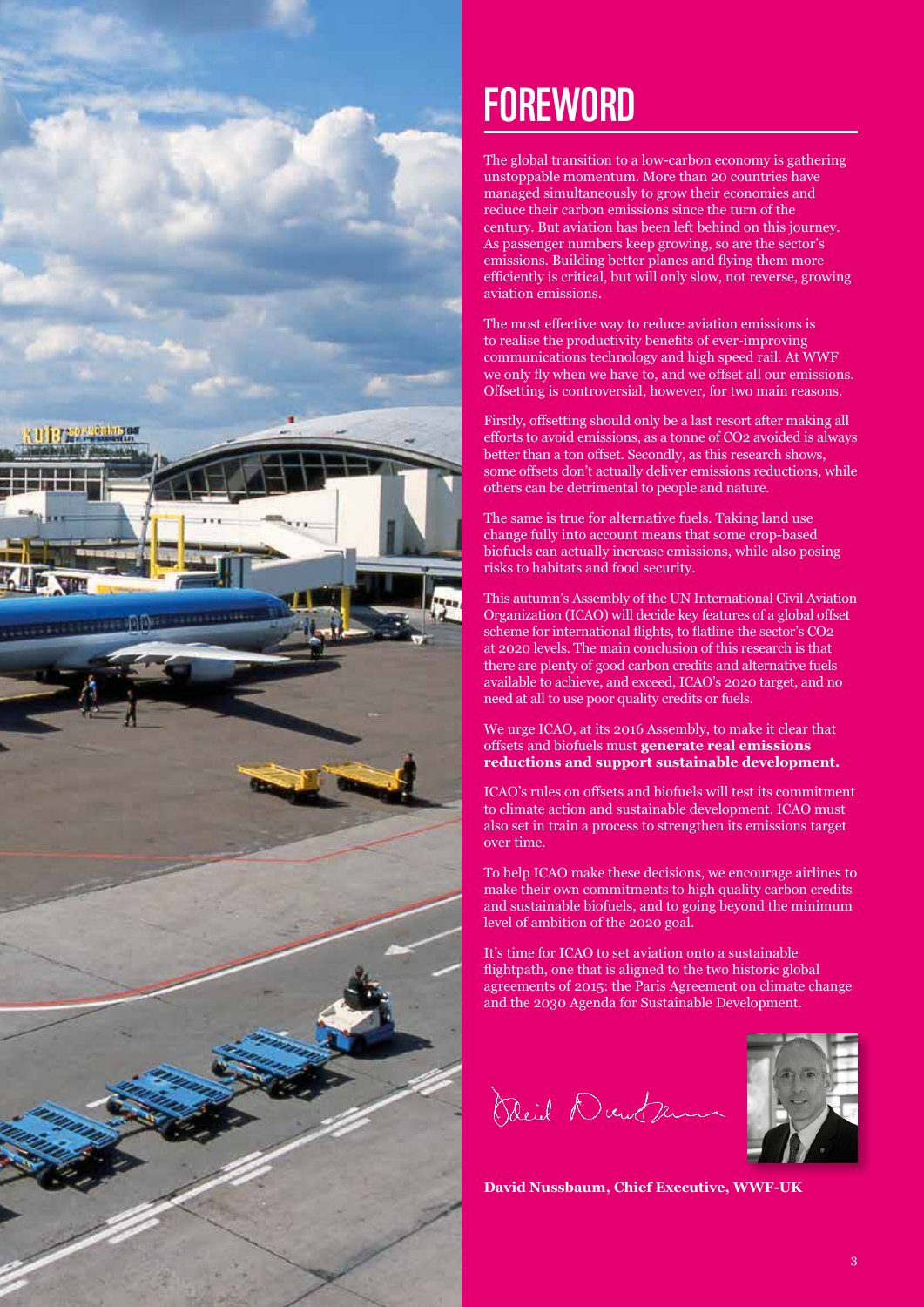

### **INTRODUCTION**

#### **Aviation and climate change**

Aviation is a fast-growing contributor to climate change.  $\mathrm{CO}_2$  emissions from international flights account for with approximately 1.5% of global CO<sub>2</sub> emissions today, and with aviation traffic expected to increase 300% out to 2050 as other sectors decarbonise, could account for over a fifth of the world's total carbon budget in 2050. This is before considering the global warming impact of non-CO<sub>2</sub> factors, such as NOx and SO<sub>2</sub>, which are estimated to be at least equal in impact to  $\mathrm{CO}_2$  emissions.

Urgent action is therefore required to reduce aviation emissions if the sector is to make a contribution to the key goal of the 2015 Paris Agreement on climate change: "holding the increase in the global average temperature to well below 2°C above pre-industrial levels and pursuing efforts to limit the temperature increase to 1.5°C".

Since 1997, efforts to address emissions from international aviation have been primarily pursued through the International Civil Aviation Organization (ICAO), a specialised agency of the United Nations (UN). This briefing is a summary of new research into the potential for carbon credits and alternative fuels to contribute to ICAO's climate change objectives and sustainable development.

#### **Aviation and sustainable development**

Both the aviation industry and ICAO have made stated commitments to sustainable development, which is typically defined as comprising three "pillars": economic, social and environmental.

Business Action for Sustainable Development, the official business group at the 2012 UN Conference on Sustainable Development, stated that its members "incorporate sustainable development objectives into their core business strategies". One of its members was the Air Transport Action Group, which has also committed to "advancing and strengthening the interdependent pillars of sustainable development".

The UN system is expected to support implementation of the "integrated and indivisible" Sustainable Development Goals (SDGs), which were agreed by world leaders last September. ICAO believes its work is "strongly linked" to 13 of the 17 SDGs, and is "fully committed to work in close cooperation with States and other UN Bodies to support related targets".

ICAO's commitment to the SDGs must inform its policy decisions. For example, its climate measures must deliver on climate action (Goal 13), while supporting, and in no way undermining, related SDGs such as zero hunger (Goal 2) and life on land (Goal 15).

The eyes of the world are on airlines, and on the ICAO, to drive substantial concrete progress on reducing emissions. We need more sustainable energy alternatives FOR FOSSIL FUELS. Airlines must increase their use of energy-efficient technology.

UN Secretary-General Ban Ki-moon February 2016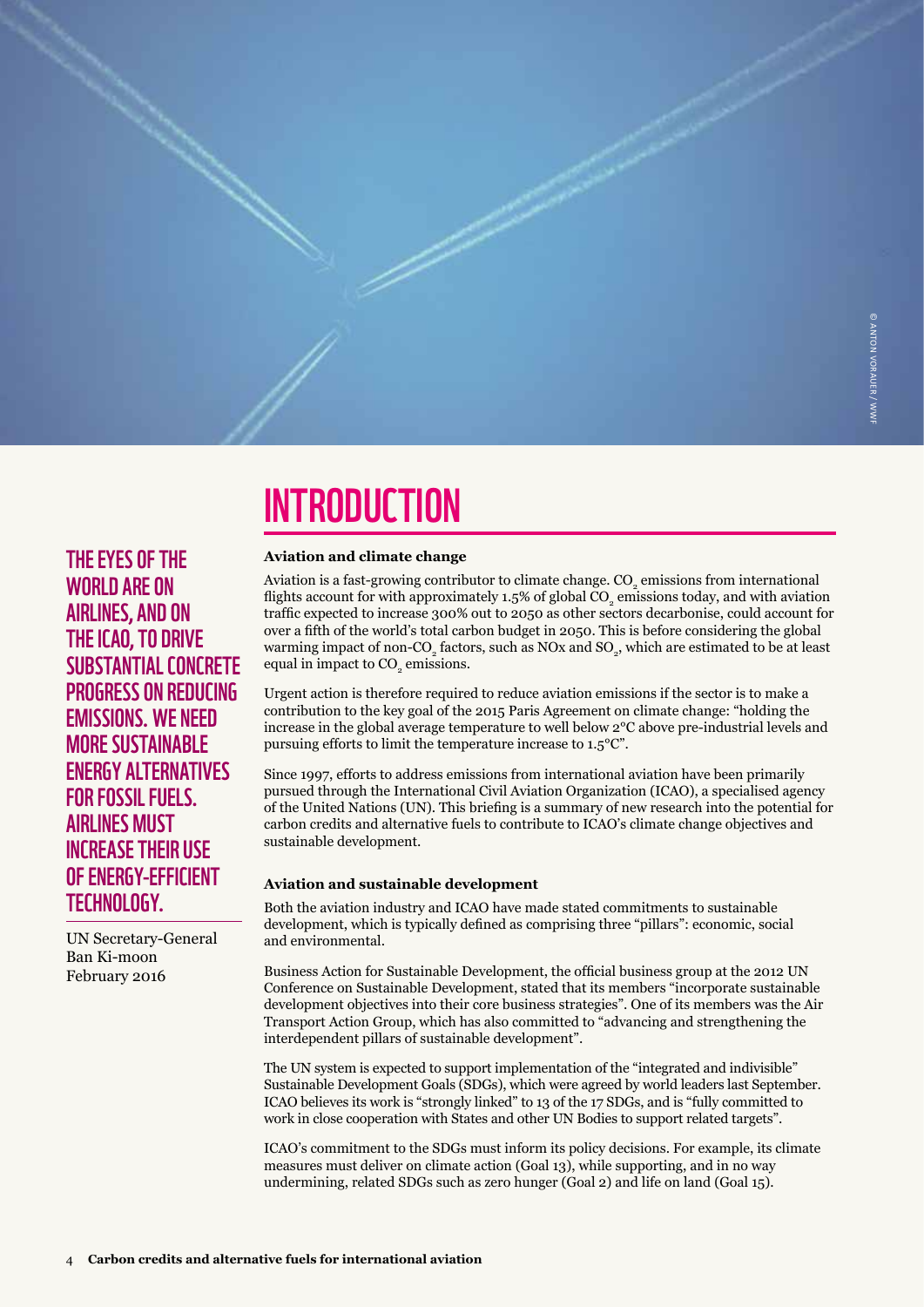#### [WE] REITERATE our engagement to work in unison with our colleagues throughout the UN system, towards Agenda 2030 and its historic Sustainable Development Goals.

ICAO Secretary General Dr. Fang Liu February 2016

#### **The ICAO Market-Based Measure**

At its 2010 Assembly, ICAO agreed a target "of keeping the global net carbon emissions from international aviation from 2020 at the same level". This is commonly referred to as "carbon neutral growth from 2020" (CNG2020). At its 2013 Assembly, ICAO agreed to "develop a global MBM (market-based measure) scheme for international aviation" in order to ensure the delivery of the CNG2020 goal.

The MBM is one measure in ICAO's "basket of measures" for addressing international aviation emissions, which also includes "technologies, operational improvements and sustainable alternative fuels". Decision on key elements of the MBM is expected at the next ICAO Assembly this autumn.

Several groups within ICAO have been working to develop the MBM proposals. Its Environmental Advisory Group (EAG) and High Level Group (HLG) are working to find agreement on how to equitably distribute emissions reductions between countries according to their special circumstance and respective capabilities. Meanwhile its Committee on Aviation Environment Protection (CAEP) is developing provisions for registries and monitoring, reporting and verification (MRV), as well as detailed rules for carbon credits and alternative fuels to count towards the CNG2020 goal.

#### **The purpose of this research**

ICAO has opted for an offsetting MBM requiring airlines to purchase "emissions units" (carbon credits or allowances) for each tonne of  $\mathrm{CO}_2$  emitted above 2020 levels. The use of sustainable alternative fuel with lower lifecycle emissions than conventional jet fuel will also enable airlines to reduce the number of emissions units they have to buy.

In February 2016, WWF-UK commissioned the Stockholm Environment Institute (SEI) to assess the potential supply and sustainability characteristics of carbon credits and alternative fuels during the expected first term of the MBM: 2020-2035. In the following pages, WWF-UK summarises the key conclusions of the research and presents recommendations for policymakers and airlines.



#### **Research questions**

- What is the potential supply of carbon credits and alternative fuels for international aviation over the period 2020-2035?
- Which credits and fuels could deliver genuine emissions reductions and/or support sustainable development and the SDGs?
- If potential supply of credits and fuels was screened for confidence in emissions reductions and impacts on sustainable development, would the available supply meet ICAO's demand?

#### **Key conclusions**

- The potential contribution of carbon credits for which there is both relatively high confidence in environmental integrity and strong sustainable development potential is 3.0 Gt CO<sub>2</sub>e, 67-91% of the CNG2020 goal.
- The potential contribution from sustainable alternative fuels with appropriate restrictions on direct and indirect land use change and certification to promote sustainable development is 0.1-0.3 Gt  $CO<sub>2</sub>$ e, 2-9% of the CNG2020 goal.
- There is no need for airlines to use carbon credits or alternative fuels for which there is relatively low confidence in emissions reductions or risks to sustainable development in order to meet the CNG2020 target.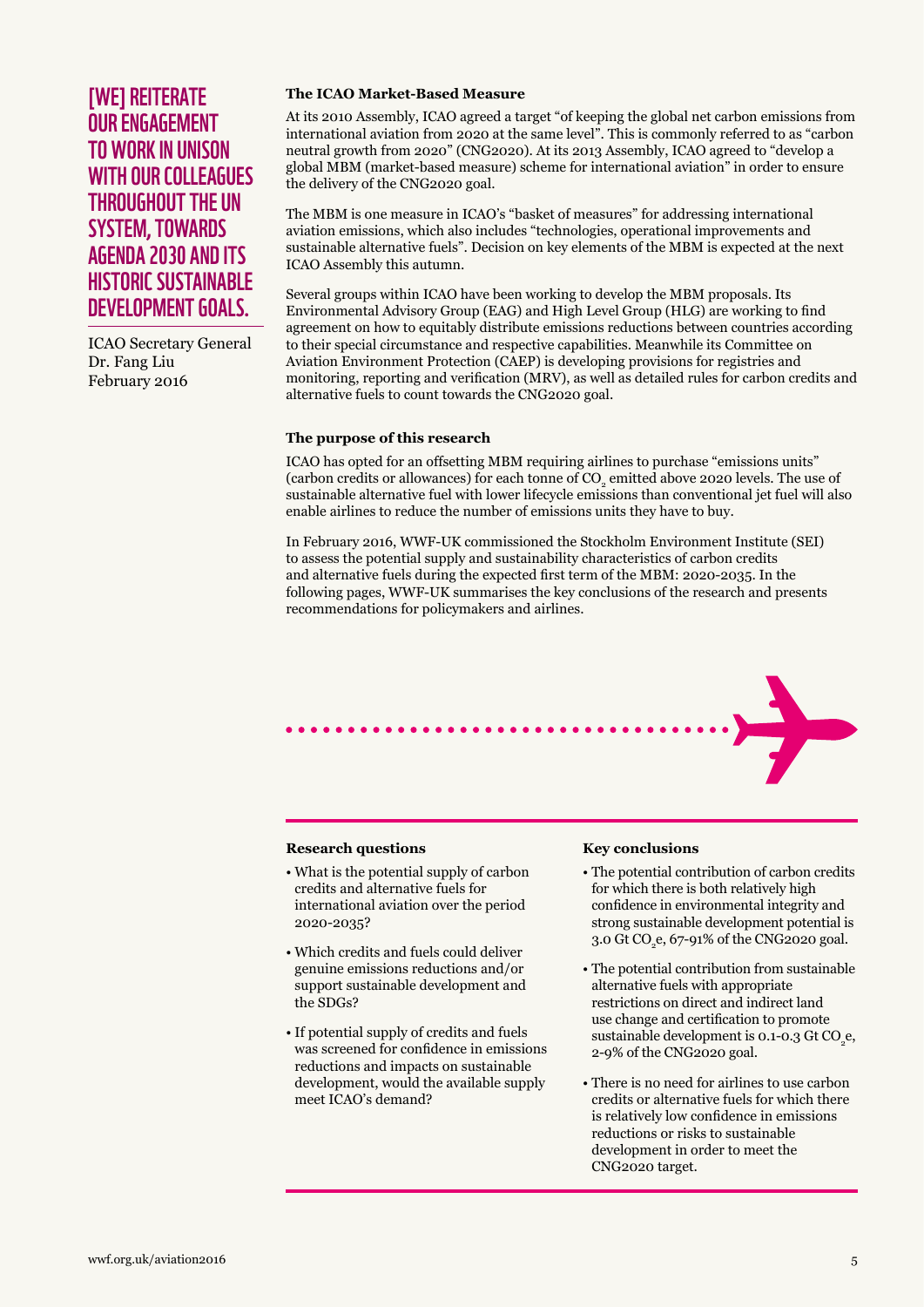# carbon credits

#### **Environmental integrity**

SEI's analysis evaluated the environmental integrity of offset project types based on how easily a typical project can meet criteria for additionality, quantification certainty and verifiability. The distinctions reflect inherent differences between project types, irrespective of standards used; strong standards are required to ensure integrity in all cases.

**Higher confidence:** Project types in this category generally have no other revenue streams, have costs that can be covered by carbon revenues, have high quantification certainty (e.g. gas quantities can be accurately monitored), have no leakage effects and can be easily verified.

**Medium confidence:** This category includes several energy sector project types, which typically have other revenue streams (e.g. energy savings for efficiency projects or energy sales for supply-side projects), making additionality determinations more challenging. Emission reductions may also be more uncertain for these project types, especially when emissions are indirectly displaced or avoided.

**Lower confidence:** Project types in this category include supply-side energy efficiency projects (where additionality is a major concern), and several land use project types (where carbon measurement is often challenging).

#### **Sustainable development**

SEI's analysis evaluated the sustainable development characteristics of offset project types based on their likely contributions, or risks, to the achievement of the UN SDGs. Robust certification is necessary to ensure both the avoidance of potential harm, and the achievement of potential sustainable development benefits.

**Figure 1:** The UN Sustainable Development Goals (SDGs)

**Potential benefits:** This category includes demand-side energy efficiency, small-scale renewables, public transport, certain types of methane avoidance, and forestry. These project types can reduce pollution (SDGs 3, 6, 11), provide access to clean energy (SDG 7), promote economic growth (SDG 8), help build sustainable communities (SDG 11), and enhance biodiversity (SDGs 6.6, 15).

Although these project types are likely to support sustainable development, they can also potentially undermine the SDGs. Certain energy or forestry projects, for example, can cause disruption to local communities (counter to SDGs 1.4, 11). Ensuring that such projects are beneficial requires oversight and stakeholder consultation, which can be assured through sustainability certification standards.

**Neutral:** These project types have little potential to contribute to SDGs, but likewise have low risk of causing significant social, environmental or economic harm. This category includes industrial gas destruction and avoidance, and reduction of process emissions (e.g. calcination emissions in cement production).

**Potential risks:** These project types are frequently associated with negative impacts. This includes projects that encourage continued reliance on fossil fuels (counter to SDGs 7, 12). Examples include fossil fuel switching, supplyside energy efficiency involving fossil fuels, and methane avoidance in the fossil fuel industry.

This category also includes large hydropower projects, which have the potential to cause displacement of local communities (counter to SDG 1.4) and environmental degradation (counter to SDG 6.6), impacts which have proved difficult to mitigate.

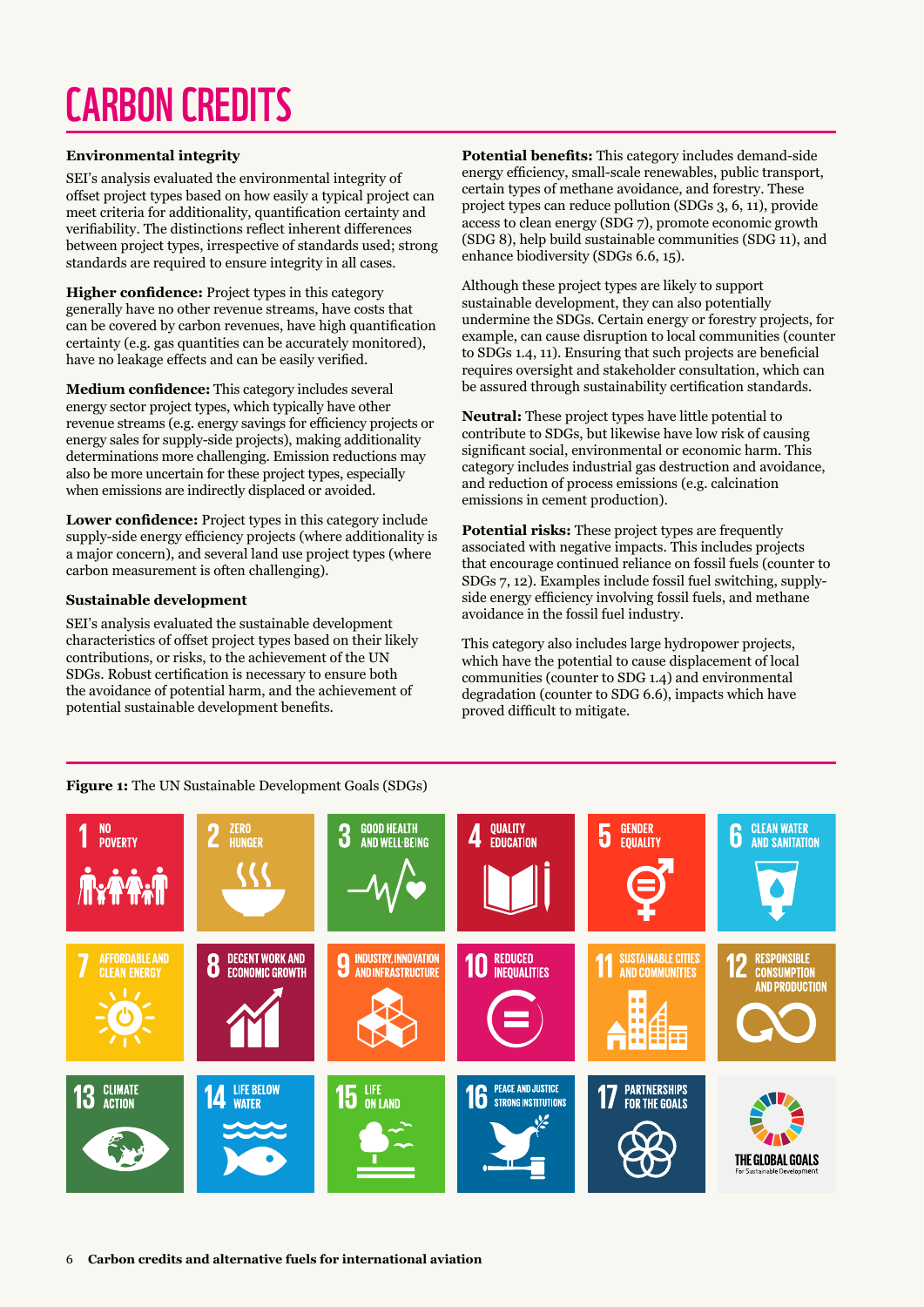

**Table 1:** Classification of offset project types by relative confidence in their environmental integrity (SEI analysis)

| <b>CATEGORY</b>          | <b>DEFINITION</b>                                                                                                                                                                                                                  | <b>PROJECT TYPES</b>                                                                                                                                                                                                                                                                                                                                                                                           |
|--------------------------|------------------------------------------------------------------------------------------------------------------------------------------------------------------------------------------------------------------------------------|----------------------------------------------------------------------------------------------------------------------------------------------------------------------------------------------------------------------------------------------------------------------------------------------------------------------------------------------------------------------------------------------------------------|
| <b>Higher confidence</b> | Based on information available, there<br>is relatively high confidence in the<br>additionality and limited concerns related<br>to the quantification certainty of carbon<br>creditsfrom this project type                          | $COa$ usage $\cdot$ Coal mine methane – ventilation air methane $\cdot$<br>HFC-23 (revised methodology) • Landfill gas • Methane<br>avoidance · N <sub>2</sub> O nitric acid                                                                                                                                                                                                                                   |
| <b>Medium confidence</b> | Available information raises some possible<br>additionality and/or quantification<br>concerns, but reasonable confidence in<br>carbon credits from these project types<br>is possible with sound (e.g. UN-backed)<br>methodologies | Coal mine methane / Coal bed methane • Energy distribution<br>• Energy efficiency – households (inc. cookstoves) • Energy<br>efficiency – service • Geothermal • Hydropower – small •<br>Mixed renewable - small • PFCs & SF6 • Municipal solid waste<br>gasification / combustion                                                                                                                             |
| <b>Lower confidence</b>  | Available information suggests that<br>carbon credits from this project type are<br>more likely to be non-additional or are<br>subject to significant quantification and<br>verification challenges                                | Agriculture • Biomass energy • Cement • Energy efficiency<br>- industry • Forestry (afforestation / reforestation, avoided<br>deforestation, improved forest management, agroforestry) • Fossil<br>fuel switch • Fugitive gas • Fugitive gas – charcoal production •<br>Geothermal • HFC-23 (old methodology) • Hydropower - large •<br>Mixed renewable - large • Transport • Wind - large •<br>$Wind - small$ |

**Table 2:** Classification of offset project types by expected sustainable development impacts (SEI analysis)

| <b>CATEGORY</b>           | <b>DEFINITION</b>                                                                                                                                 | <b>PROJECT TYPES</b>                                                                                                                                                                                                                                                                                                                                                                                                                 |
|---------------------------|---------------------------------------------------------------------------------------------------------------------------------------------------|--------------------------------------------------------------------------------------------------------------------------------------------------------------------------------------------------------------------------------------------------------------------------------------------------------------------------------------------------------------------------------------------------------------------------------------|
| <b>Potential benefits</b> | These project types can typically make<br>positive contributions to one or more of<br>the following SDGs: 2, 3, 6, 7, 8, 9, 10, 11,<br>12 and 15. | Agriculture • Biomass energy - Industrial waste • Biomass energy<br>$-$ Other $\cdot$ Energy efficiency - households (inc. cookstoves) $\cdot$<br>Energy efficiency - industry • Energy efficiency - service • Energy<br>distribution • Forestry • Geothermal • Landfill gas • Methane<br>avoidance • Municipal solid waste • Renewable energy mixed –<br>large • Small renewable (Wind, Solar, Hydro) •<br>Transport • Wind – large |
| <b>Neutral effects</b>    | These projects tpyically would not make<br>significant positive contributions, nor pose<br>significant risks, to any SDGs.                        | Cement • CO usage • HFC destruction • N O Adipic Acid •<br>N O Nitric Acid • PFCs & SF                                                                                                                                                                                                                                                                                                                                               |
| <b>Potential risks</b>    | These project types can typically pose risks<br>to one or more of the following SDGs: 1, 6,<br>7, 8 and 12.                                       | Coal mine methane • Energy efficiency - own generation •<br>Energy efficiency - supply side • Fossil fuel switch • Fugitive gases<br>$\bullet$ Hydro – large                                                                                                                                                                                                                                                                         |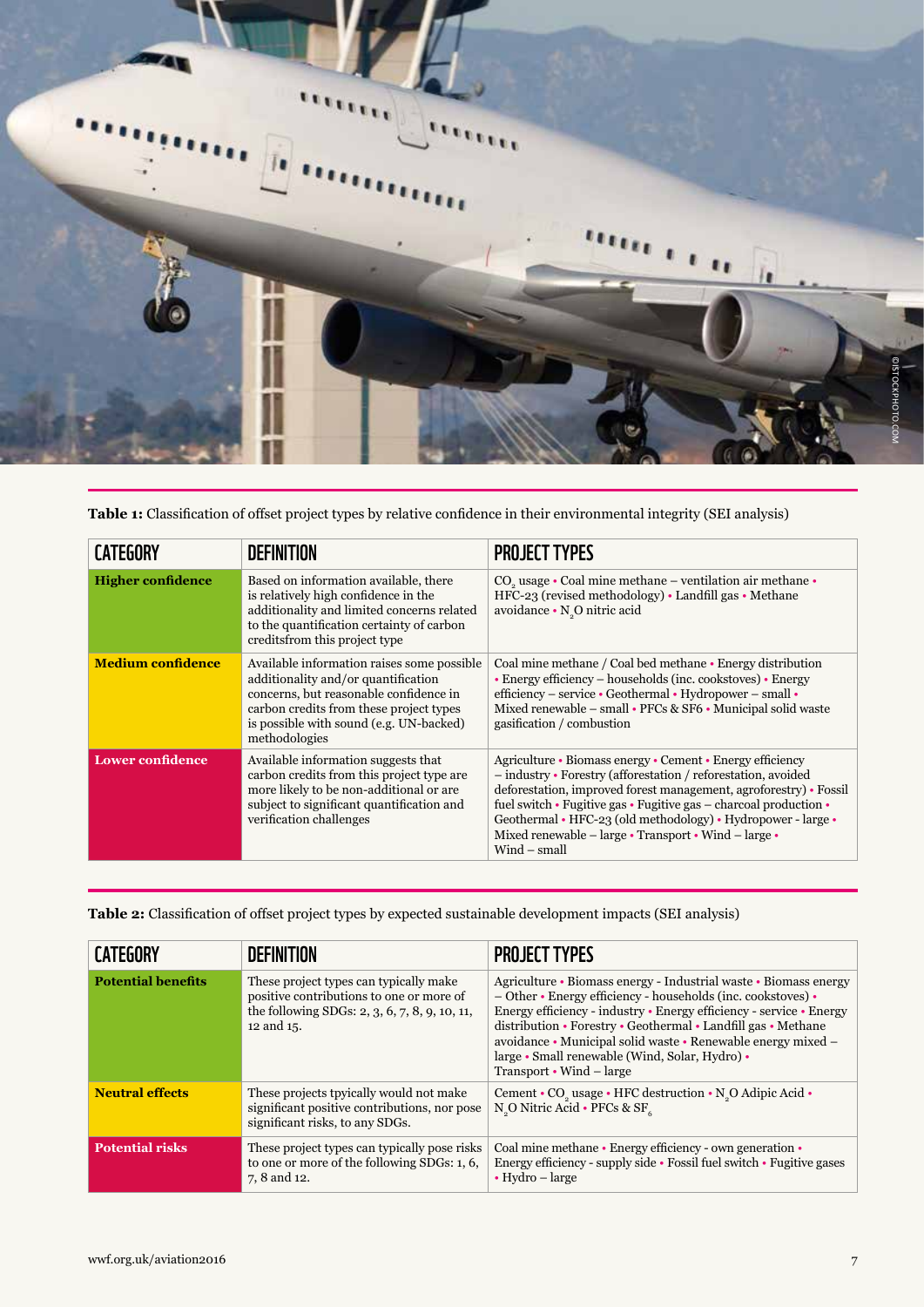#### **Supply**

SEI's analysis projects a total cumulative global supply of carbon offsets of up to 26.4 Gt  $\mathrm{CO}_2$ e over the period 2020-2035, compared to ICAO's expected demand of 3.3-4.5 Gt CO<sub>2</sub>e under CNG2020. This includes currently registered projects from 2017 and new projects from 2020. Jurisdictional REDD+ could provide an additional 2.4 Gt  $\rm CO_{2}$ e, should ICAO choose to recognise REDD+.

ICAO could screen project types by confidence in their environmental integrity, expected sustainable development impacts, or both. Restricting eligibility to project types with higher confidence in environmental integrity and expected sustainable development benefits (with certification) would limit supply to 3.0 Gt CO<sub>2</sub>e (Group 1), approximately 70-90% of ICAO's expected demand.

Expanding eligibility to project types with medium confidence in environmental integrity or neutral sustainable development outcomes, but excluding project types with lower confidence in environmental integrity or potential sustainable development risks, would expand supply to 5.1 Gt CO<sub>2</sub>e (Group 1 + Group 2), easily covering ICAO's expected demand.

Therefore, project types with lower confidence in environmental integrity or potential sustainable development risks (Group 3) are not needed to meet CNG2020 target and could be excluded by ICAO."

**Figure 2:** Total cumulative supply of offset credits 2020 – 2035 by potential environmental integrity and sustainable development screens (Gt  $\rm CO_{2}e$ ) (SEI analysis)



**Table 3:** Total cumulative supply of offset credits 2020 – 2035 by potential environmental integrity and sustainable development screens (Gt CO<sub>2</sub>e) (SEI analysis)

|                                          |                                            | <b>ENVIRONMENTAL INTEGRITY</b>                                                            |                                                                                                                                                                                                                                                                    |                                                                                                                                                                                                                                                                          |                           |
|------------------------------------------|--------------------------------------------|-------------------------------------------------------------------------------------------|--------------------------------------------------------------------------------------------------------------------------------------------------------------------------------------------------------------------------------------------------------------------|--------------------------------------------------------------------------------------------------------------------------------------------------------------------------------------------------------------------------------------------------------------------------|---------------------------|
|                                          |                                            | <b>HIGHER</b><br><b>CONFIDENCE (A)</b>                                                    | <b>MEDIUM</b><br><b>CONFIDENCE (B)</b>                                                                                                                                                                                                                             | <b>LOWER</b><br>CONFIDENCE (C)                                                                                                                                                                                                                                           | <b>TOTALS</b>             |
| <b>SUSTAINABLE</b><br><b>DEVELOPMENT</b> |                                            | A1: 3.0 Gt CO <sub>2</sub> e                                                              | <b>B1: 1.6 Gt CO<sub>2</sub>e</b>                                                                                                                                                                                                                                  | C1: 8.9 Gt CO <sub>2</sub> e                                                                                                                                                                                                                                             | 13.5 Gt CO <sub>,e</sub>  |
|                                          | <b>POTENTIAL</b><br><b>BENEFITS</b><br>(1) | Landfill gas •<br>Methane avoidance                                                       | <b>Energy distribution</b><br>• Energy efficiency<br>- households (inc.<br>cookstoves) • Energy<br>efficiency - service<br>$\cdot$ Geothermal $\cdot$<br>Hydropower - small<br>• Mixed renewable -<br>small • Municipal solid<br>waste gasification/<br>combustion | Agriculture · Biomass<br>energy • Energy<br>efficiency - industry •<br>Forestry (afforestation/<br>reforestation, avoided<br>deforestation, improved<br>forest management,<br>agroforestry) • Mixed<br>renewable - large •<br>Transport . Wind - large<br>$Wind - small$ |                           |
|                                          | <b>NEUTRAL</b><br><b>EFFECTS</b><br>(2)    | A2: 0.3 Gt CO <sub>.</sub> e                                                              | <b>B2: 0.2 Gt CO<sub>2</sub>e</b>                                                                                                                                                                                                                                  | C <sub>2</sub> : 1.4 Gt CO <sub>2</sub> e                                                                                                                                                                                                                                | 1.9 Gt CO <sub>2</sub> e  |
|                                          |                                            | CO <sub>2</sub> usage • HFC-23<br>(revised methodology)<br>• N <sub>o</sub> O nitric acid | PFCs & $SF_6$                                                                                                                                                                                                                                                      | Cement · Fugitive gas<br>- charcoal production<br>$\cdot$ HFC-23 (old<br>methodology) $\cdot \overline{N_{0}O}$<br>adipic acid                                                                                                                                           |                           |
|                                          | <b>POTENTIAL</b><br><b>RISKS</b><br>(3)    | A3: 0.3 Gt CO <sub>2</sub> e                                                              | <b>B3: 1.5 Gt CO<sub>2</sub>e</b>                                                                                                                                                                                                                                  | $\overline{\text{C3: 9.2 Gt C0}_e}$                                                                                                                                                                                                                                      | 11.0 Gt CO <sub>2</sub> e |
|                                          |                                            | Coal mine methane -<br>ventilation air methane                                            | Coal mine methane /<br>Coal bed methane                                                                                                                                                                                                                            | <b>Fossil fuel switch</b><br>• Fugitive gas •<br>Hydropower - large                                                                                                                                                                                                      |                           |
| <b>TOTALS</b>                            |                                            | 3.6 Gt CO <sub>2</sub> e                                                                  | 3.3 Gt CO <sub>2</sub> e                                                                                                                                                                                                                                           | 19.5 Gt CO <sub>2</sub> e                                                                                                                                                                                                                                                | 26.4 Gt CO <sub>s</sub> e |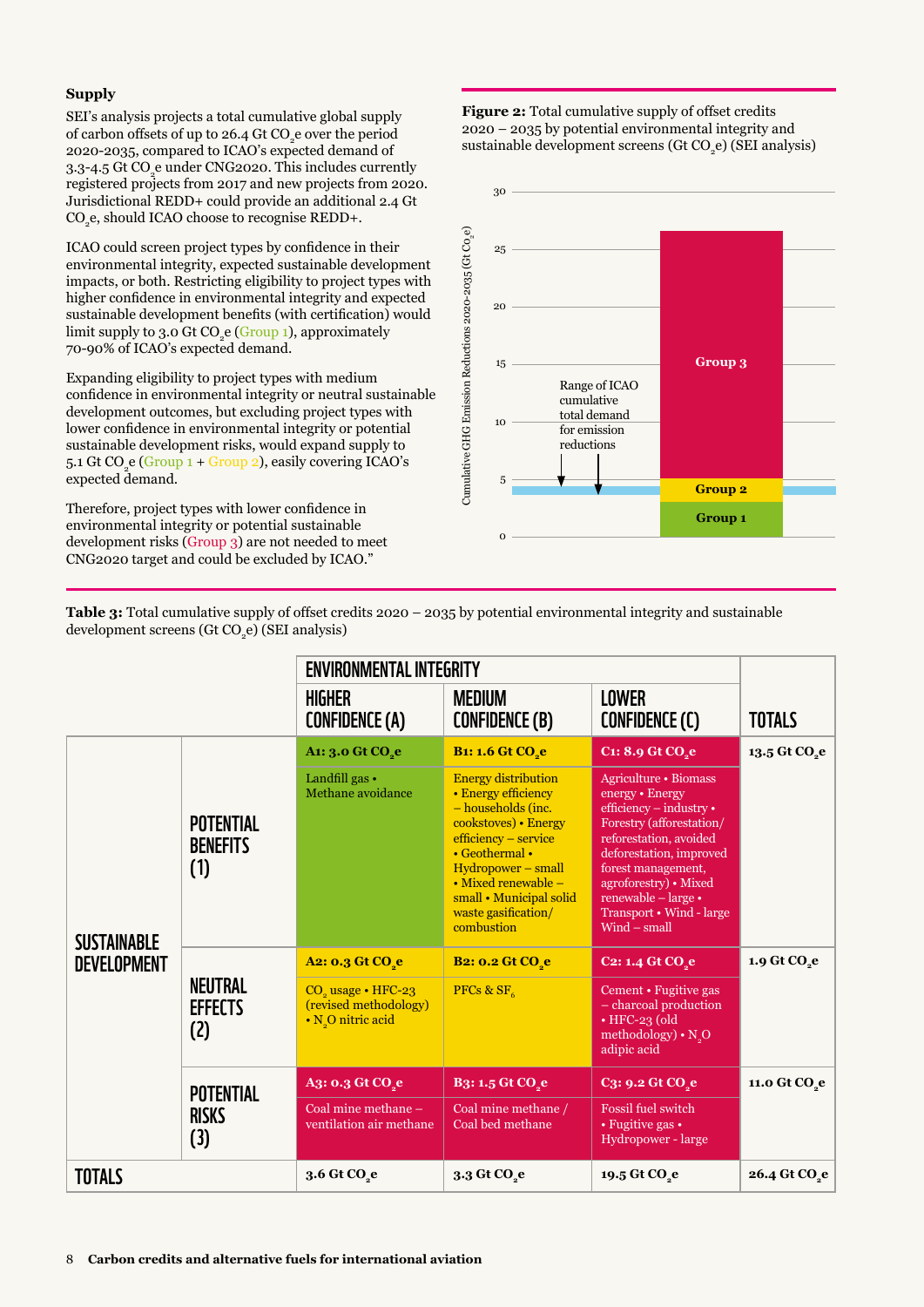

### case study Sichuan Rural Poor-Household Biogas PoA

**Where:** Rural regions of Sichuan Province in China.

**Who:** UPM, Chengdu Oasis Science & Technology Co., Ltd. and the Sichuan Rural Energy Office (SREO).

**What:** One million biogas digesters and cookstoves are being installed in low-income communities.

**Certification:** Gold Standard CDM Programme of Activity (PoA).

**Climate benefit:** To date, the PoA has avoided more than 1.9 Mt CO<sub>2</sub>e, and is expected to save up to 20 Mt CO<sub>2</sub>e over its 28-year lifetime.

#### **Sustainable development benefits:**

- **SDG 1: No poverty** The PoA shares a proportion of CER sales revenue with the participating poor rural households. Available annual household incomes have increased up to 25% from avoided fossil fuel costs, higher crop yields and improved sanitation and health conditions.
- **SDG 2: Zero hunger** Superior quality organic fertilizer produced in the biogas digester tanks increases both crop yields and the quality of agricultural products.
- **SDG 3: Good health and well-being** The smoke-free biogas cookstoves reduce indoor air pollution of CO,  $\text{SO}_2$ , PM10 and  $\mathrm{NH}_3$  and prevent respiratory diseases and eye ailments.
- **SDG 5: Gender equality** The biogas digesters and cookstoves reduce the time spent mostly by rural women collecting firewood or purchasing fossil fuel and firing up traditional stoves.
- **SDG 6: Clean water and sanitation / SDG 11: Sustainable cities and communities** The storage and recycling of animal manure and organic waste in closed tanks instead of open pits avoids odours, flies, infectious diseases, water pollution and degradation of arable land.
- **SDG 7: Affordable and clean energy** Fuel switching to renewable biogas puts an end to the farmer's dependency on expensive and dirty fossil fuels, leading to substantial cost savings.
- **SDG 8: Decent work and economic growth** According to SREO figures, the PoA supports thousands of jobs in the distribution, installation and maintenance of biogas plants.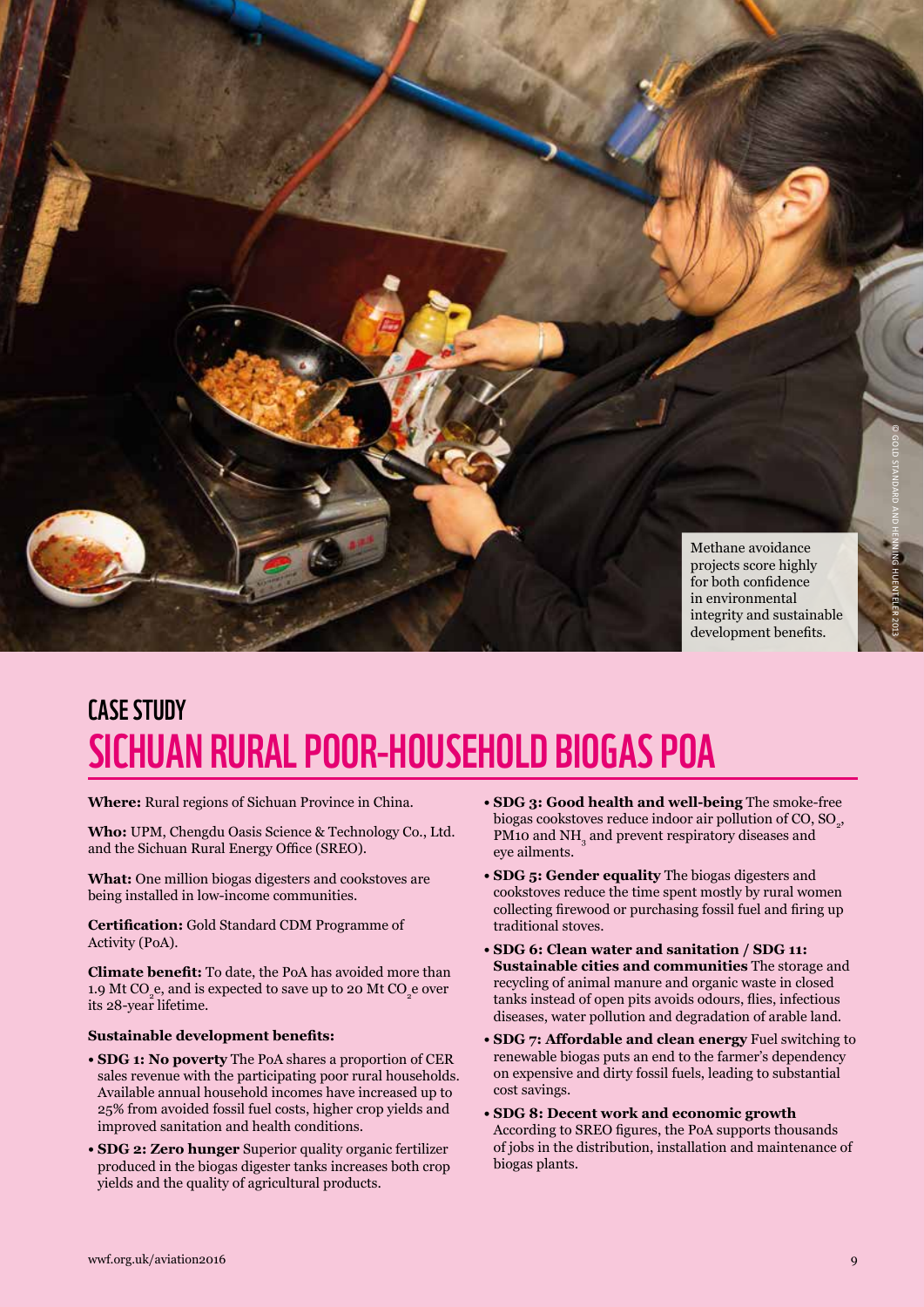# Alternative fuels

#### **Emissions reductions**

SEI's analysis grouped common aviation biofuel feedstock pathways according to their expected emissions reductions versus conventional jet fuel. Emissions reductions are calculated on a life-cycle basis, including both direct and indirect land use change (DLUC and ILUC).

Technology pathways considered include Hydro-processed Esters and Fatty Acids (HEFA), Fischer Tropsch (FT) and Direct Sugars to Hydrocarbons (DSHC). Feedstocks considered include algae, various waste materials and various agricultural crops. The analysis examines the use of different feedstocks under each pathway.

Life-cycle estimates of emissions for each feedstock pathway vary because of systemic uncertainties and different methodological approaches. In addition, emissions caused by DLUC or ILUC can be as large as emissions from the rest of the life cycle, and must be minimized or avoided to ensure emissions reductions are achieved.

Feedstock pathways were split into two groupings:

- **Lower range emission reductions:** This includes the upper end of emission estimates for oilseed crops such as rapeseed, soybean and jatropha (assuming no land use change);
- **Upper range emission reductions:** This includes fuels from waste, most cellulosic feedstocks (assuming no land use change), and sugarcane in the DSHC pathway.

The HEFA-oilseed pathways have broad ranges of emission estimates, with HEFA-algae presenting an extreme case, ranging from zero net emissions, to more than twice the emissions of conventional jet fuel. FT pathways with cellulosic feedstocks typically achieve greater emissions reductions than most HEFA feedstock pathways, with the exception of HEFA produced from waste fats and oils.

#### **Sustainable development**

SEI's analysis evaluated the differences in sustainable development impacts across a range of potential aviation biofuel feedstocks. In contrast to the carbon credits analysis, where there was significant variation in sustainable development impacts by project type, in the case of alternative fuels the variation is mostly due to specific institutional arrangements and management practices, rather than the choice of feedstock per se.

Perennial oilseed crops, perennial cellulosic crops and waste materials were all found to have similar sustainable development characteristics. Waste products are unlikely to do harm, but are equally unlikely to result in positive benefits unless specific measures are taken (for example, encouraging socially inclusive supply chains to support SDGs 8 and 10). Similarly, perennial cellulosic crops have only been planted in small areas and neither positive or negative impacts have been well documented. Likewise, the potential impacts of algae-based biofuels are largely unknown, because production has not moved beyond the pilot phase.

In contrast oilseed crops such as soy, oil palm, and jatropha have been associated with many documented instances of negative social and environmental impacts, including conflict over land (SDG 1.4), risks to soil fertility and food security (SDG 2), and threats to water quality (SDG 6) and biodiversity (SDG 15). Sugarcane has also been implicated in some instances.

Regardless of feedstock choices, sustainability certification standards for alternative fuels can help strengthen institutions and promote management practices that work for, rather than against, sustainable outcomes. The SEI study reviewed common biofuel standards and found that the majority mention sustainable development themes and include "no harm" criteria, but do not require positive improvements. Two standards, the Roundtable for Sustainable Biomaterials (RSB) and the Roundtable for Sustainable Palm Oil (RSPO), do include some criteria and indicators that require positive impacts in some SDG thematic areas. RSB certification can ensure positive contributions to poverty alleviation (SDG 1) and food security (SDG 2).

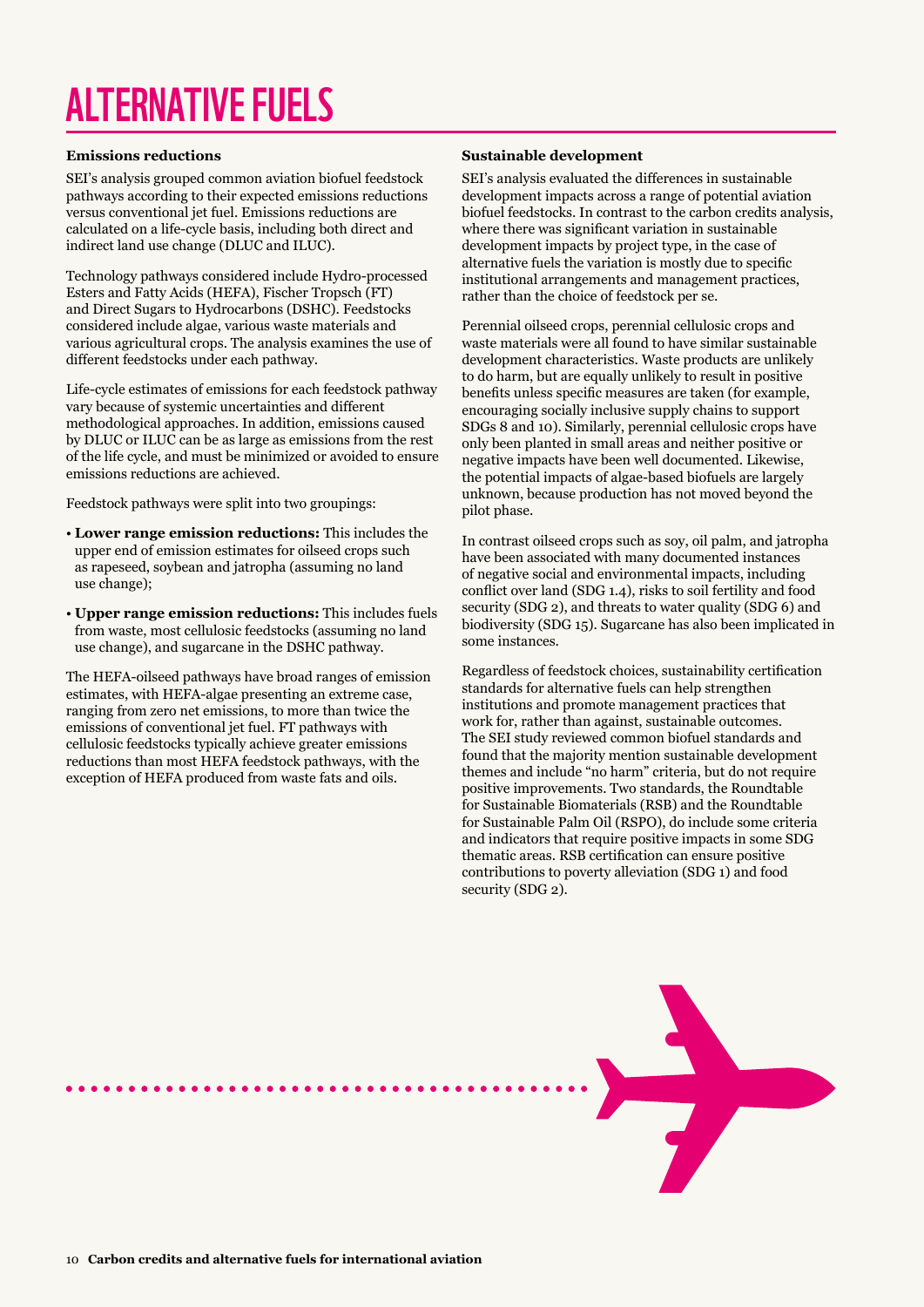

**Figure 3:** Life cycle emissions reductions for various alternative fuel feedstock pathways, without land use change (SEI analysis)

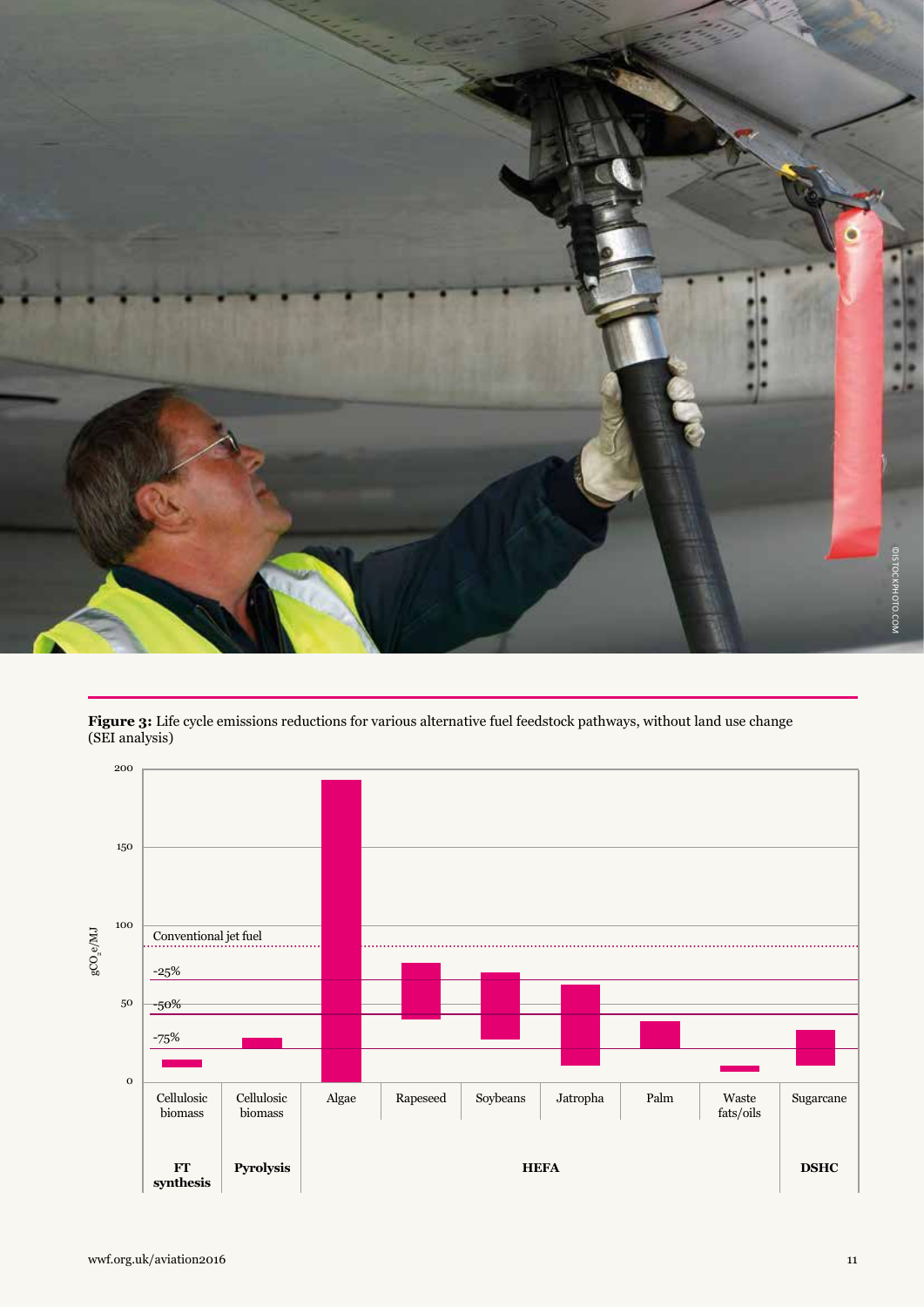

#### **Supply**

In the scenario that ICAO has deemed "most likely", about 3% of global jet fuel demand in 2020 would be met by alternative fuels (6.5–7.2Mt). However, production today is negligible. Using data from E4Tech, SEI estimates that the near-term supply (defined by production facilities that are either operating, under construction, or planned) totals just 1.8 Mt/yr.

Looking further ahead, E4tech estimates that 3–13 Mt could be produced annually by 2030. The International Energy Agency projects slower growth, with biofuels accounting for just 1% of aviation fuel demand in 2040. To estimate future emissions reductions from alternative jet fuels, SEI's analysis starts with the near-term supply estimate of 1.8 Mt/yr described above, and assumes that production capacity grows 14% annually between 2020 and 2035, the same rate that US bioethanol production capacity grew between 2001 and 2015.

Given the nascent state of the alternative aviation fuels market, it is challenging to predict with certainty the feedstock pathways that will be used 15-20 years from now. SEI's analysis provides an illustrative estimate of the range of potential emissions reductions that could be achieved over this period. If requirements are in place to ensure feedstocks are produced with little or no DLUC and/or ILUC, and strong sustainability certification schemes are followed, cumulative emission reductions could range from 0.1 to 0.3 Gt CO2e between 2020 and 2035, depending on whether feedstock pathways at the lower or higher range of emission reductions are used. This represents 2-9% of ICAO's CNG2020 target.

**Table 4.** Cumulative emissions reductions from alternative fuels 2020 – 2035 based on total capacity in 2020 (SEI analysis)

| <b>UPPER RANGE EMISSIONS REDUCTIONS</b>  |                                                                                                | LOWER RANGE EMISSIONS REDUCTIONS         |                                                 |  |
|------------------------------------------|------------------------------------------------------------------------------------------------|------------------------------------------|-------------------------------------------------|--|
| Path                                     | <b>Illustrative feedstocks</b>                                                                 | Path                                     | <b>Illustrative feedstocks</b>                  |  |
| <b>HEFA</b>                              | Waste fats and oils                                                                            | <b>HEFA</b>                              | Low ILUC risk rapeseed,<br>low-performing algae |  |
| <b>FT</b>                                | Low ILUC risk switchgrass,<br>maize-stover, bagasse, forest<br>wastes or municipal solid waste |                                          |                                                 |  |
| <b>DSHC</b>                              | Sugarcane with no D/ILUC                                                                       | <b>DSHC</b>                              | Sugarcane with minimal D/ILUC                   |  |
| Other                                    | Low ILUC risk switchgrass,<br>maize-stover, bagasse, forest<br>residues, municipal solid waste | Other                                    | <b>Switchgrass with ILUC</b>                    |  |
| Total potential emissions<br>reductions: | $0.3$ Gt CO <sub>s</sub> e                                                                     | Total potential emissions<br>reductions: | $0.1$ Gt CO $_{\rm e}$                          |  |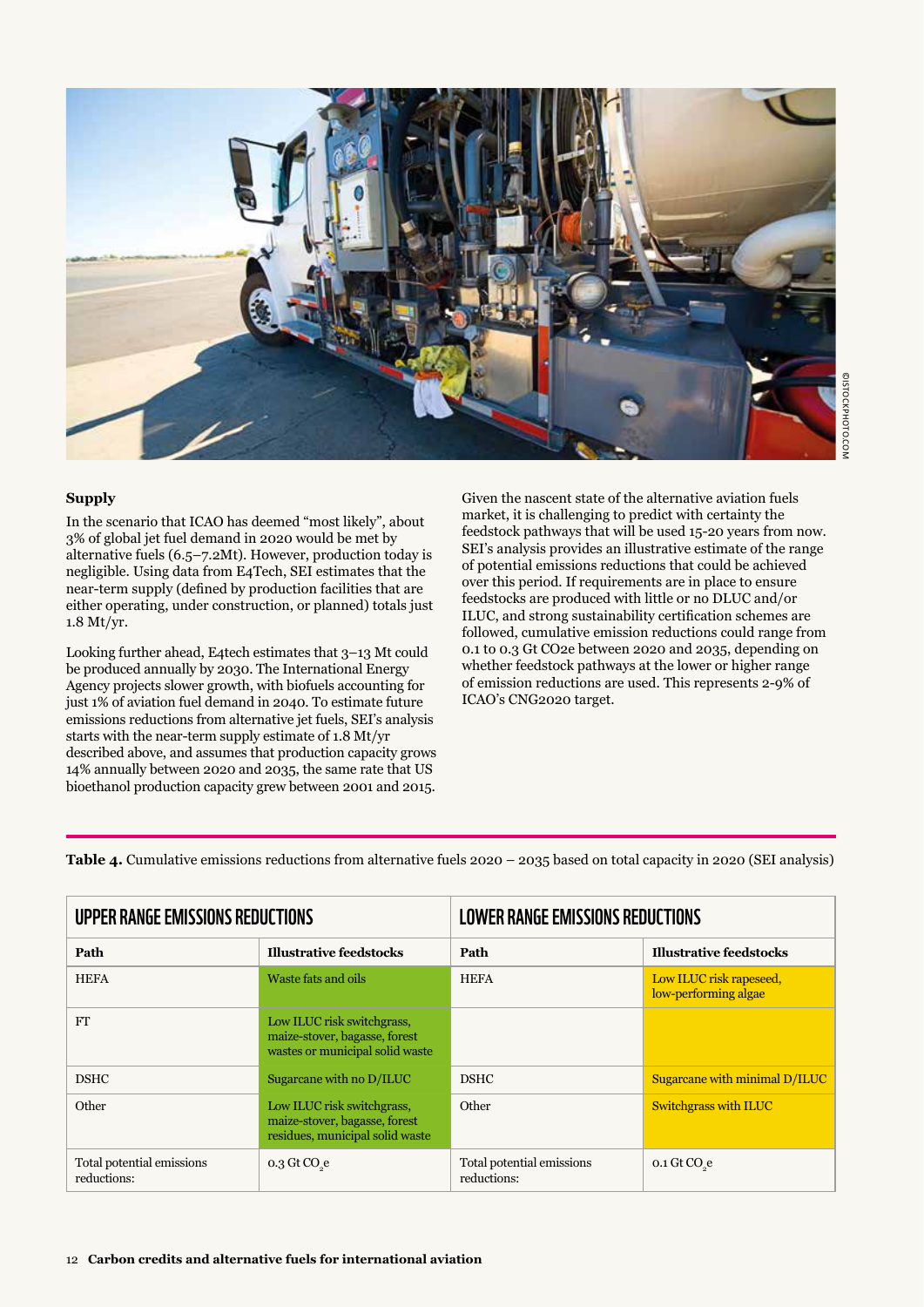### Airlines' engagements in sustainable alternative fuels

WWF supports the efficient use of sustainable bioenergy in sectors where other alternative energy sources are not available, including aviation, as part of the global transition to 100% renewable energy. The aviation industry has shown considerable interest in alternative fuels. Indeed, ATAG's "sustainable flightpath towards reducing emissions" relies heavily on biofuels to achieve their commitment to reduce international aviation emissions by 50% in 2050 compared to 2005.

Several airlines have run biofuel demonstration flights in previous years, but 2016 is being considered a breakthrough year by many in the industry. For instance, United this year became the first US airline to start using commercial-scale volumes of aviation biofuel for regularly scheduled flights, while SkyNRG started regularly supplying RSB-certified biofuel at Oslo Airport.

RSB certification is one way biofuel producers can demonstrate that their direct operations promote sustainable development. For example, RSB Principle 5 requires that "in regions of poverty, biofuel operations shall contribute to the social and economic development of local, rural and indigenous people and communities," directly supporting SDG 1: No Poverty. The International Air Transport Association (IATA) and Sustainable Aviation Fuel Users Group (SAFUG) have both expressed clear support for RSB.

However indirect sustainability impacts – most notably indirect land use change (ILUC) – must also be addressed. ILUC occurs when biofuel feedstock production displaces existing agricultural activity into pristine environments, potentially causing significant land use change emissions that can cancel out any direct emissions benefit from biofuel, as well as adverse impacts on food security (SDG 2: No Hunger) and habitats (SDG 15: Life on Land).

There are two main options for addressing ILUC: either by accounting for expected ILUC emissions in the GHG life cycle analysis, or by applying project-level measures to mitigate ILUC risk. SAFUG has expressed a preference for alternative fuels that are not associated with high ILUC risk.

In 2015, RSB introduced the first certification module to enable alternative fuel producers to demonstrate their fuels have a "low ILUC risk", building on the Low Indirect Impact Biofuel methodology developed by WWF, EPFL and Ecofys. Currently, no alternative fuel producers have yet achieved RSB "low ILUC risk" certification.

The first airline to source sustainable alternative fuel that is RSB-certified as "low ILUC risk" will take a big step forward towards proving that alternative aviation fuels can both directly reduce emissions and support sustainable development, whilst mitigating the risks of negative indirect impacts on emissions and sustainability.

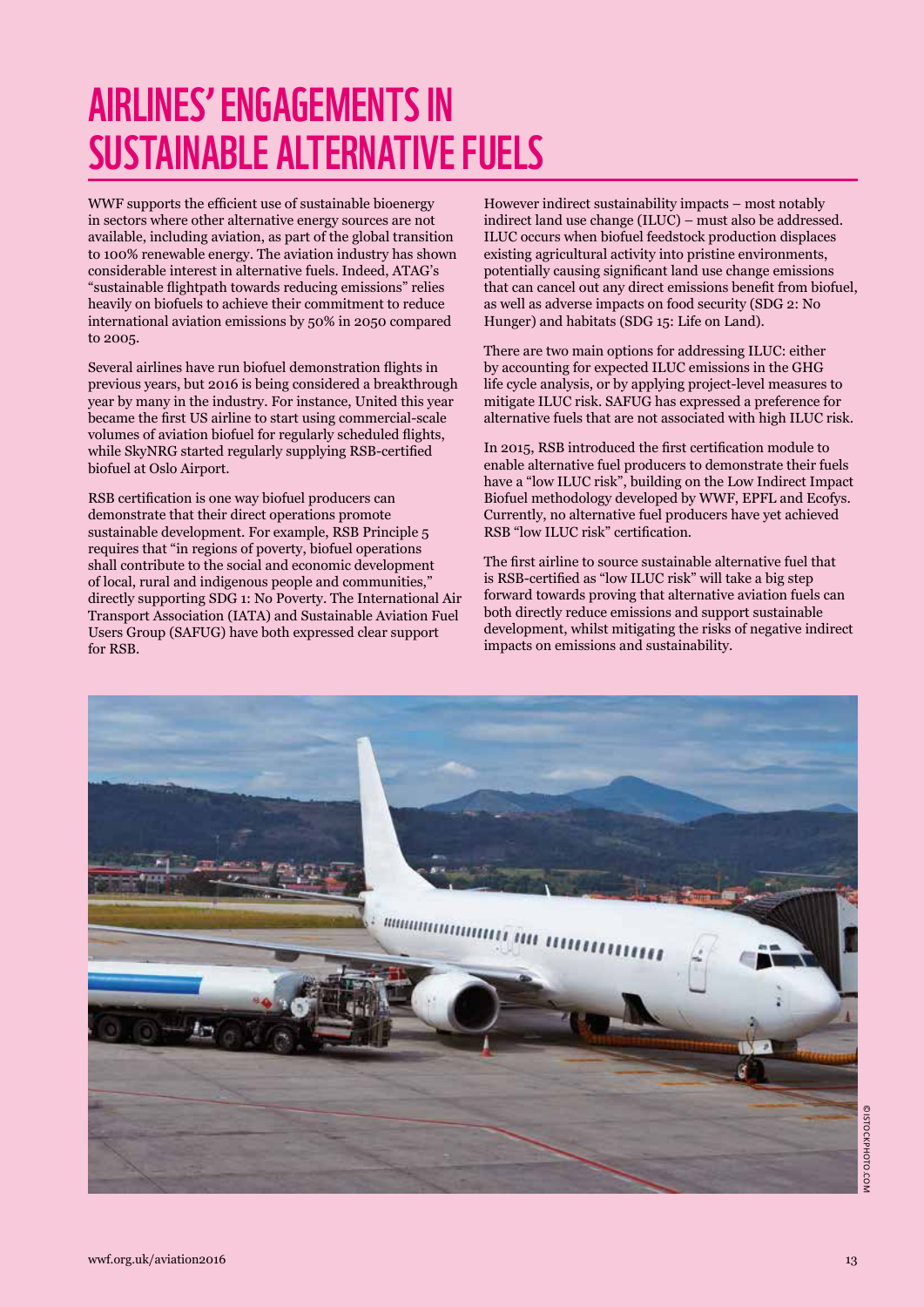

### **CONCLUSIONS**

ICAO is proposing that airlines achieve carbon-neutral growth after 2020. Beyond operational and technical efficiency, it is envisaged that airlines will rely on alternative fuels and offsetting their carbon emissions. Both these approaches, however, are subject to uncertainties about how well they reduce emissions and how much they contribute to broader sustainable development goals. Given how important the airline industry's efforts will be for mitigating climate change, it is important for ICAO to establish robust criteria for the tools airlines will use to reduce emissions.

SEI's analysis suggests that focusing on certain types of fuels and carbon offsets could bolster confidence in their GHG reductions and directly promote sustainable development. Furthermore, doing so would still enable airlines to meet ICAO's CNG2020 target.

Airlines could meet most of their carbon-neutral growth requirements even if they focus on carbon credits for which there is both relatively high confidence in GHG reductions and demonstrable potential for sustainable development benefits.

The potential supply of alternative jet fuels is subject to greater uncertainties. However, the use of alternative fuels with appropriate eligibility criteria to advance key sustainable development objectives could yield GHG reductions between 2020 and 2035 up to 9% of the reductions needed for ICAO's CNG2020 target.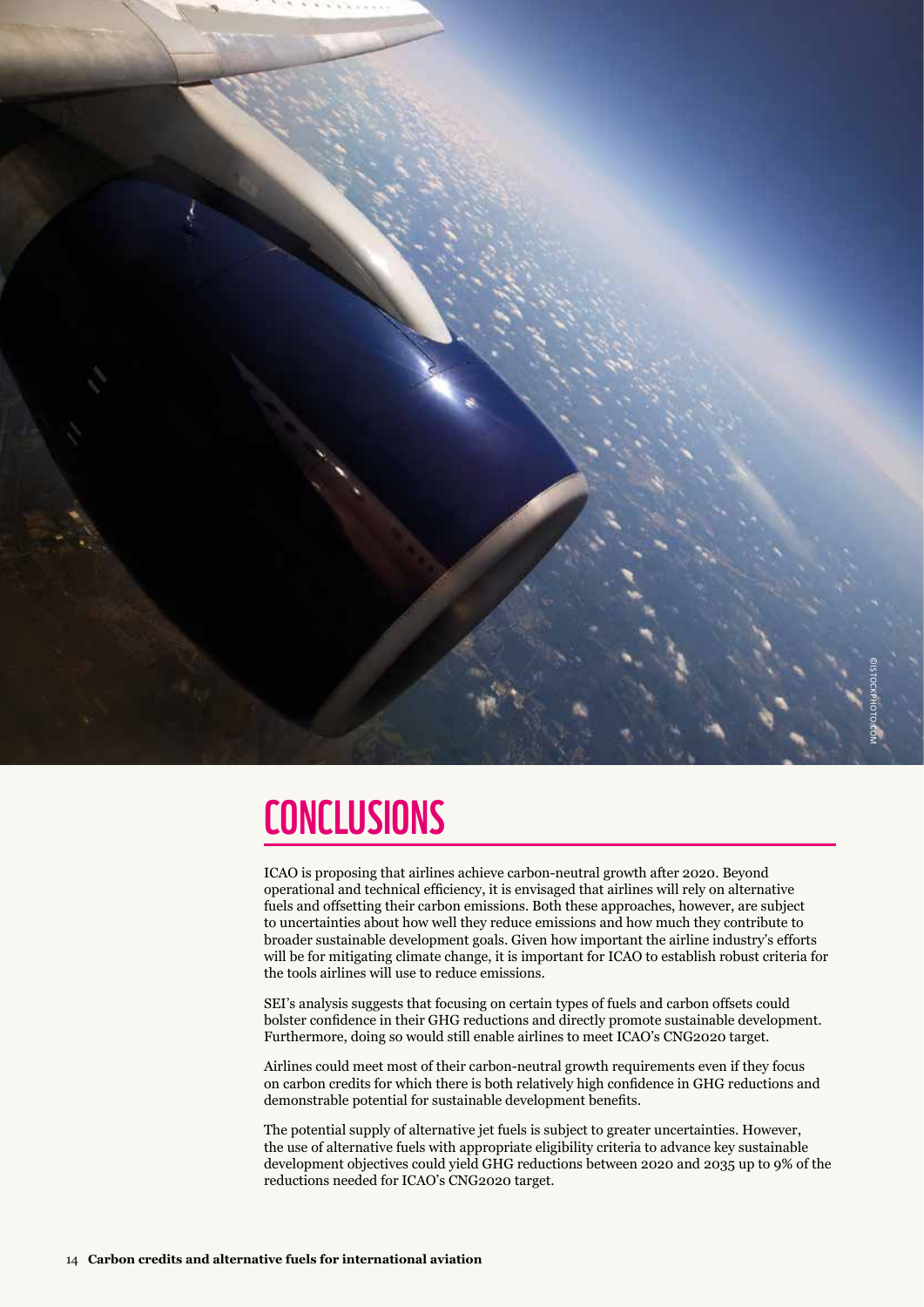### Recommendations for airlines

WWF urges airlines to first of all maximise the emissions reduction potential in operational and technical efficiency before then turning to sustainable alternative fuels and carbon credits. This will help reduce the pressures facing other sectors of the economy in reducing their emissions, and reduce the risk of reliance on unsustainable biofuels and poor quality credits.

#### **Carbon credits**

When sourcing carbon credits, WWF calls on airlines to commit to:

- sourcing carbon credits from activities for which there is both higher confidence in environmental integrity, and certification to promote sustainable development benefits;
- ruling out carbon credits from activities for which there is either lower confidence in environmental integrity, or that pose risks to sustainable development.

#### **Alternative fuels**

To prove the concept of sustainable low-ILUC biofuels, WWF encourages airlines as a priority to seek certification via the RSB "low ILUC risk" module. WWF also calls on airlines to commit to:

- sourcing alternative fuels from feedstock pathways that are both likely to reduce emissions by 50% or more compared to conventional jet fuel (including ILUC factors unless certified "low ILUC risk"), and are certified to promote sustainable development benefits;
- ruling out alternative fuels from feedstock pathways that are either unlikely to reduce emissions by 50% compared to conventional jet fuel (including ILUC factors unless certified "low ILUC risk"), or are not certified to avoid negative sustainable development impacts.

#### **Reporting**

WWF encourages airlines to report against these commitments by publishing details of the carbon credits and alternative fuels they have used towards the CNG2020 goal, in order to assure customers that they are supporting, and in no way hindering, climate action and sustainable development.

#### **Ambition**

WWF urges airlines to go beyond the CNG2020 target, to enable a greater contribution to the overall objectives of the 2015 Paris Agreement. Ideally airlines should offset all their emissions, not just growth above 2020 levels, and buy at least two credits for every tonne of CO $\rm _2$  to account for non- $\mathrm{CO}_2$  impacts and the increased global warming impact of emissions at altitude.

### Recommendations for policymakers

WWF calls on ICAO to level the playing field for all airlines and incentivise investment in sustainable solutions by:

#### **In the 2016 Assembly Resolution**

- Clearly stating the principle that carbon credits and alternative fuels will only be eligible for claiming emissions reductions under the MBM if they achieve real emissions reductions while promoting, and in no way hindering, sustainable development.
- Establishing a process to increase the ambition of its emissions goal over time beyond CNG2020.
- Introducing a mechanism to ensure that an airline's emissions reductions achieved through efficiency or sustainable alternative fuels can be subtracted from its offsetting obligation, to ensure effective incentive for insector climate action.

#### **As soon as possible after the 2016 Assembly**

- Finalising the eligibility criteria and implementation procedures for both carbon credits and alternative fuels, drawing on experience of existing sustainability standards.
- For carbon credits, this includes ensuring that emissions reductions claimed by airlines are compatible with UNFCCC COP decisions and are not also claimed towards countries' Paris Agreement pledges.
- For alternative fuels, this includes experiences of ILUC modelling and the RSB "Low ILUC Risk" module.
- Developing the criteria to promote best-in-class solutions and exclude options with low confidence in environmental integrity or risks to sustainable development.
- Introducing sustainability reporting requirements on airlines' use of carbon credits and alternative fuels towards the CNG2020 target, carefully balancing public and commercial interests.

WWF is a member of the International Coalition for Sustainable Aviation (ICSA). For further recommendations on the design of the MBM, please see "ICSA's checklist for an effective plan to cut aviation global warming pollution".

#### Further action

Beyond ICAO, WWF also urges stakeholders at all levels to continue to take action on other climate impacts of aviation (e.g.  $\mathrm{CO}_\mathrm{2}$  emissions beyond CNG2020, non-CO<sub>2</sub> factors, the additional impacts of emissions at altitude) through the full suite of available policy options to encourage increased technical and operational efficiency, modal shift and, where necessary, demand moderation.